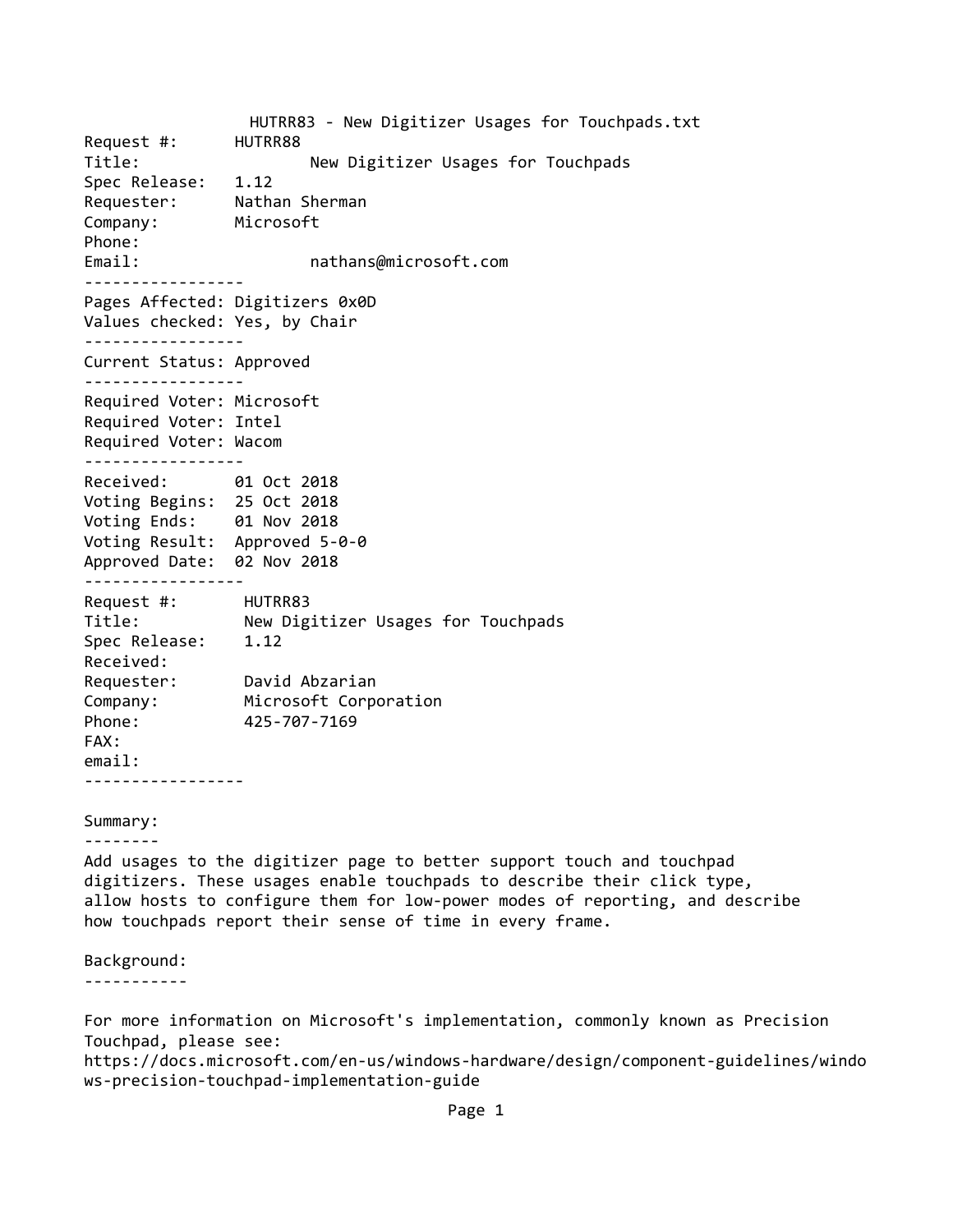Proposal:

‐‐‐‐‐‐‐‐‐

This HUTRR assigns usage 0x000D:0x00060 which was also proposed in HUTRR76. HUTRR76 has been changed to avoid using 0x000D:0x0060.

Page: "16 Digitizers (0x0D)"

| 56 | Scan Time            | DV |
|----|----------------------|----|
| 57 | Surface Switch       | DF |
| 58 | <b>Button Switch</b> | DF |
| 59 | Pad Type             | SF |
| 60 | Latency Mode         | DF |

Usage 56 (Scan Time):

For each frame reported, the digitizer shall report a timestamp in relative time. The units are in 100 microseconds by default. The first scan time received is treated as a base time for subsequent reported times. This value represents the time difference from the first frame that was reported after a device starts reporting data subsequent to a period of inactivity. The time differences between reported scan times should reflect the scanning frequency of the digitizer. The scan time value should be the same for all contacts within a frame.

Usage 57 (Surface Switch): To allow for better power management, a host may wish to indicate what it would like a touchpad digitizer to not report surface digitizer contacts by clearing this flag. By default, upon cold‐boot/power cycle, touchpads that support reporting surface contacts shall do so by default.

Usage 58 (Button Switch): To allow for better power management, a host may wish to indicate what it would like a touchpad digitizer to not report button state changes by clearing this

flag. By default, upon cold‐boot/power cycle, touchpads that support reporting button state shall do so by default.

Usage 59 (Pad type): A touchpad digitizer may be physically depressible (often referred to as a click‐pad) or it may not (often referred to as a pressure‐pad). This usage allows the device to identify its pad type to the host. When set, the touchpad is non‐depressible (pressure‐pad); when clear, the touchpad is depressible (click‐pad).

Usage 60 (Latency Mode):